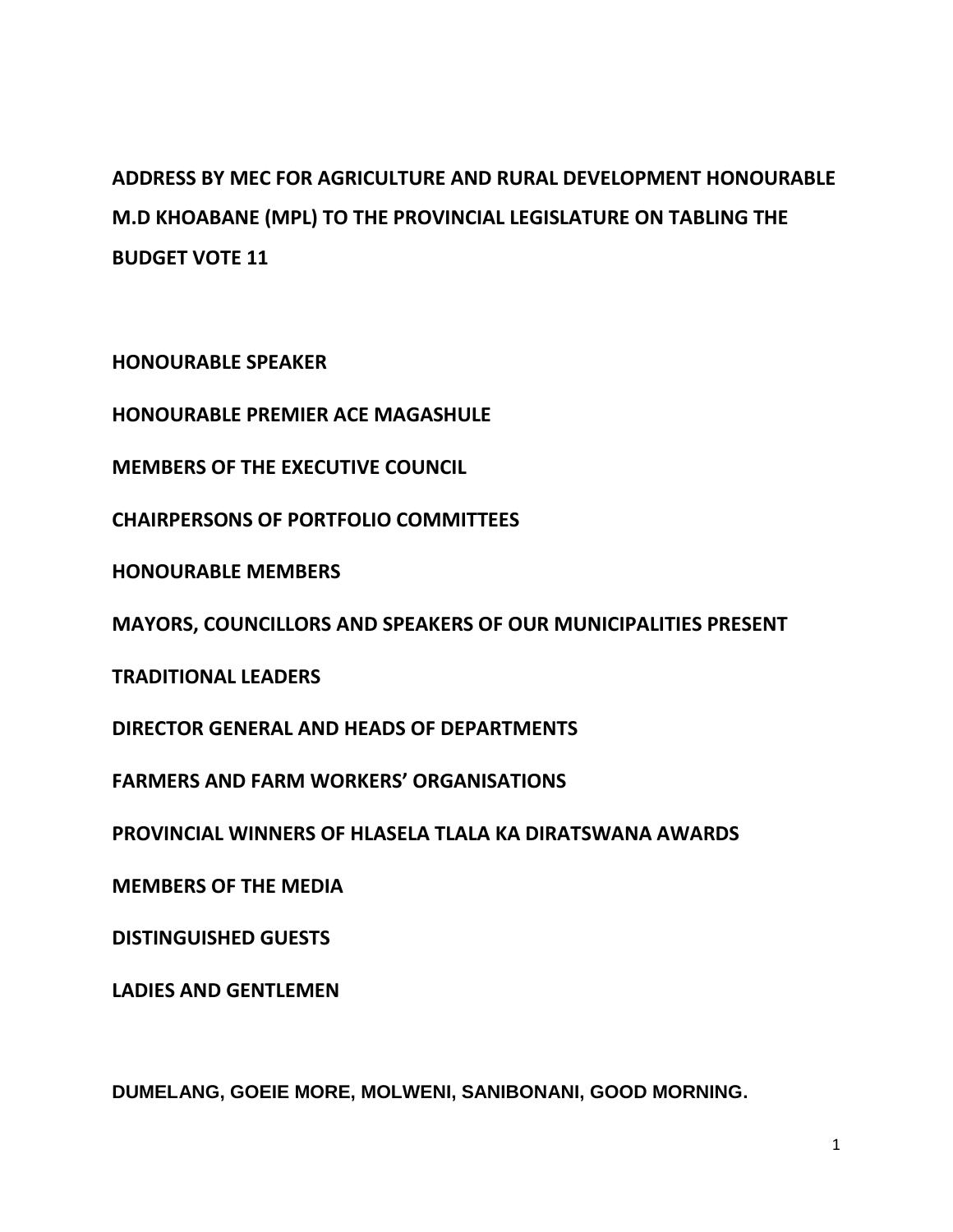I would like to extend warm greetings to all on this important day.

I am honoured to present the Budget Vote for the Department of Agriculture and Rural Development at the time when nature has unleashed unfavourable conditions to the means of survival of the human species in the Southern Africa through drought. I present this budget at the time when we are expected to deliver the programs that should reverse the decades of intentional impoverishment of black people, in our country, through land dispossession and other evil means meted out by the cruel system of Apartheid.

This budget outlines our endeavor to assist aspirant and emerging farmers to find space in the industry and grow. At the same time, we have to work closely with established farmers to expand their market share, to develop more secondary industries and to help emerging farmers.

Honourable Members, the rich ore of minerals beneath our soil were extracted without regard of the development of the people of the province nor the establishment of secondary industries. Those minerals have developed other nations in the countries of the North and we are left with the richness on the soil surface, the Agricultural products. We cannot betray the mission of our generation by not developing our agriculture to the highest level. Paul Chatfield emphasized this point when he said,

*'Agriculture not only gives riches to a nation, but the only riches she can call her own.'*

**Honourable speaker,** the history of our country has entrenched negative and dangerous perceptions embedded on racism. Labour relations problems in the farms easily find expression in racial divisions which emasculate the entrepreneurial capacity necessary to develop the agricultural industry to high productivity levels. Unfortunate incidents that smacks of racism that from time to time rear their ugly heads in our farming community should be confronted without fail. This requires strong working relations between farmers and farmworkers in order to form an impassable security network that would deal severely with any criminality in the farms. We cannot fold our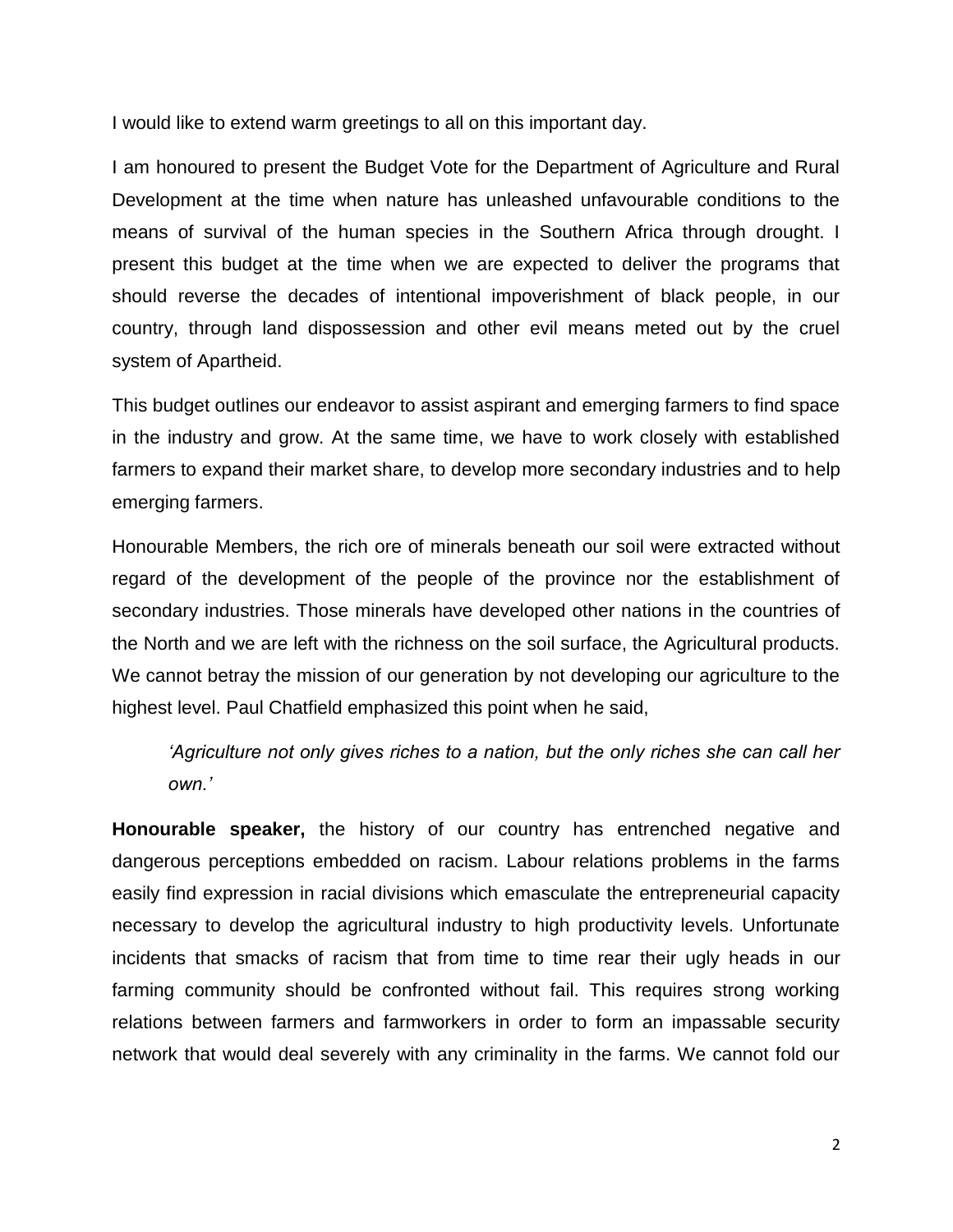arms when farmers are murdered by criminals because such incidents sabotage agricultural production to the core.

**Honourable Speaker**, today, we can say with a deep sense of humility and pride that the overarching ideals of democratic transformation in our country, fostering economic growth, accelerating development and improving the living conditions of our people for the present and the future generations is being gradually attained. Yet we understand that the road ahead is narrow, long and not easy. Through the sacrifices made by our dedicated and loyal icons, today, the people of South Africa could proudly, without any fear, practice their constitutional rights by voting for the government of their choice; and it is also important to assure the people of this province that this government will at all times strive to deliver on its promises within the budgeted and available resources to improve the dignity and the living conditions of the masses in rural areas.

**Honourable speaker,** in the State of the Nation address 2016 President Jacob Zuma, acknowledged that our economy is facing serious challenges which requires innovation and partnership, we wish to pledge that under the stewardship of Premier Ace Magashule, we will continue to implement Operation Hlasela in partnership with our strategic stakeholders in order to achieve our Medium Term Strategic objectives.

**Honourable speaker,** as the department, we are committed to discharge the mandate of empowering the agricultural sector through the provisioning and facilitation of efficient agricultural development support including investment solutions in order to ensure rural development, constant economic growth as well as sustainable livelihoods. The National Development Plan (NDP) 2030, speaks of the inclusivity and integration of rural areas, through successful land reform, job creation and poverty alleviation, and places Agriculture as the driving force behind this vision. As the primary economic activity, the NDP sees agriculture as having the potential to create 1 million new jobs.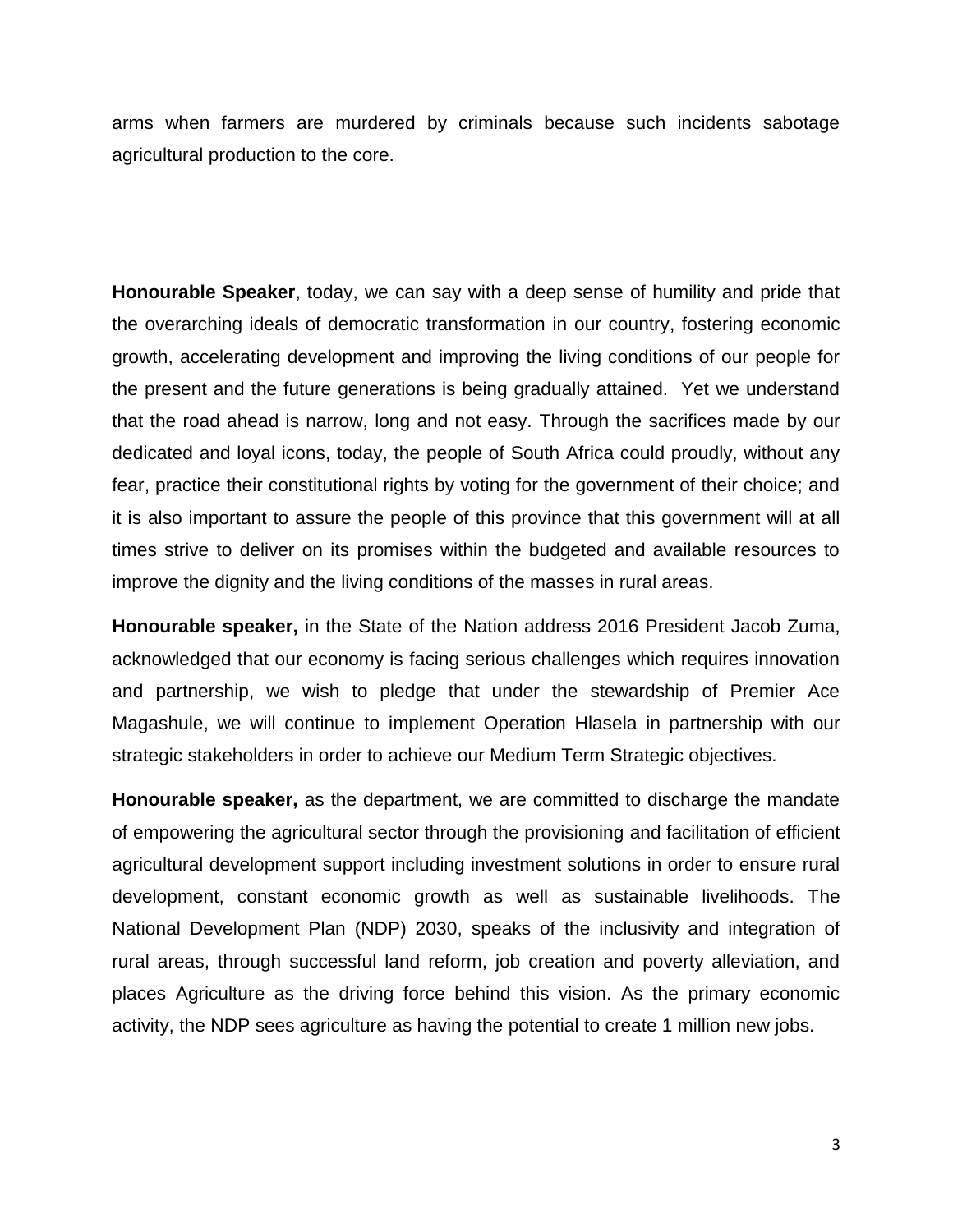**Eerbare Spreker**, die heersende droogte situasie het 'n negatiewe uitwerking op die landbousektor net soos met ander reënval en watervoorsiening afhanklike sektore. Die provinsie was aanvanklik as "n droogte ramp op 10 September 2015 verklaar; gegewe die aanhoudende verwoestende omstandighede was "n verlenging in Februarie 2016 toegestaan. Hierdie negatiewe gevolge van die droogte het ons boere oor die algemeen erg geraak. In sy 2016 Staat van Provinsierede, het die Premier korrek aangedui dat "die droogtetoestande nie net gelei het tot werkverliese en die inkrimping van landelike ekonomie maar het ook gemanifesteer in stygende voedselinflasie." Die regering het **R45 miljoen** tersyde gesit vir verligting aan boere wat geraak is en meer as **3 136** Vrystaatse boere het daaruit gebaat.

Daarbenewens, is 20 plase rondom Zastron en Rouxville geaffekteer deur weghol veldbrande in Desember 2015, sedertdien het ons meer as 55 807 sakke proteïen gebaseerde pille, konsentrate, voer, vee waternetwerke en vee medikasie versprei. Ons het gehelp deur rakende Kleinboere en Bestaansboere by te staan wat "n skaarsheid aan vee drinkwater ondervind het met waternetwerk ondersteuning in die vorm van boorgat plasing, deur die ontwikkeling van windpompe, watertenks en waternetwerke te boor en toe te rus. Sedert 25 Januarie 2016, staan die totale sterftes van vee op **3 967** en meer as 15 000 grootvee is verkoop (uitgegooi)teen "n verlies; en die totale verlies van vee is beraam op **R26 441 million**. Op droë land kon "n beraamde **65%** van die totale bewerkbare grond nie gekweek word nie, met 'n verlies ondersoek oor produksieinsette beraam op **R450 miljoen**.

**Honourable Speaker**, we are appealing to our farmers to sell all unproductive animals as soon as possible and only keep the nucleus breeding stock, try not to feed expensive form of feed on the ground where too much wastage can occur use cribs of troughs, make sure that the animals have close by watering sources with enough water to drink, do not make the animals walk too far to eat roughage and drink water as this wastes energy and weakens animals and lastly mix drought pellets meal with roughage such as straw bales. We will continue with awareness campaigns to support farmers with advice to curb the effects of the drought and initiate rehabilitation projects on water conservation, harvesting and veld management including fodder banks.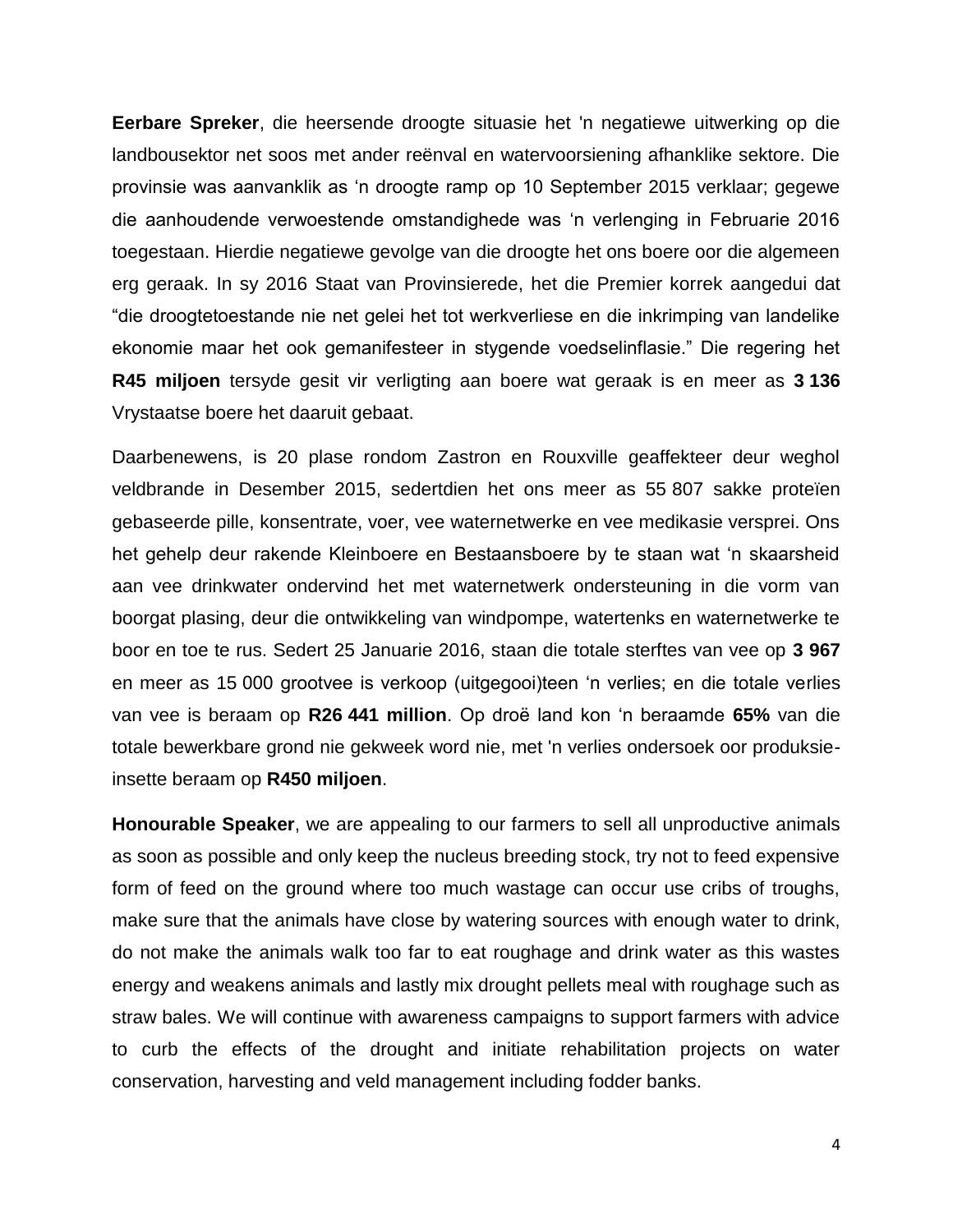**Honourable Speaker,** according to Statistics South Africa about **14.1 million** (26.2%) of South Africans are experiencing inadequate access to food. In Free State, we have about **600 000** people from the total population of **2,7million** who are still experiencing inadequate access to food but through our food security programme "Hlasela Tlala ka Diratswana", we have supported more than **134 625** households across the province. We have also partnered with other government departments to established food gardens, namely:

- $\triangleright$  Department of Health: 94 clinics across the province have food gardens.
- > Human Settlements: 30 Military Veteran Households have food gardens.
- Social Development: 24 Community Nutritional Development Centres (CNDC) have **established** food gardens.

Motlotlehi Motsamaisi wa lekgotla la ketso ya molao, ka la 23 kgweding ya Mphalane ngwahola, lekgotla la phethahatso le phatlaladitse Cornelia, Tweeling, Excelsior le Tweespruit e le dibaka tse ka hlwaelwang ho ntshetsapele leano la sehlooho la ntlafatso ya dibaka tsa mahae le ho sibolla dibaka tsa tlhahiso tse mafapaneng tsa temothuo. Jwalo ka ha ho hlalositse Tonakgolo ha a ne a tshetlehela baahi puo pulong ya lekgotla la ketso ya molao, maano a ntshetsopele ya diprojeke tsa Hlasela Tlala ekasitana le meralo ya kgolo ya moruo a se a hatetse pele Cornelia le Tweeling. Re boetse re kgakotse dihydroponics tsa meroho tse hlano; tse tharo di Tweeling, mme tse pedi di Cornelia. Temo e etswang ho tse pedi tsa Cornelia e eteletswe pele ke bomme. Re boetse re abile mohlape wa dikgomo tse leshome (10) tsa lebese, difate tse makgolo a mahlano; re ekeditse ka ho fana ka dipeo tekong ya ho sibolla diratswana tse makgolo a makgolo mahlano (500). **Re hlasela tlala le bofuma!**

**Honourable Speaker,** as we have reported in a previous financial year, we are further expanding and growing the apple development in the Eastern Free State. Furthermore, this include Wilhelmina and Diyatalawa Agri-Villages, as areas of expansion for the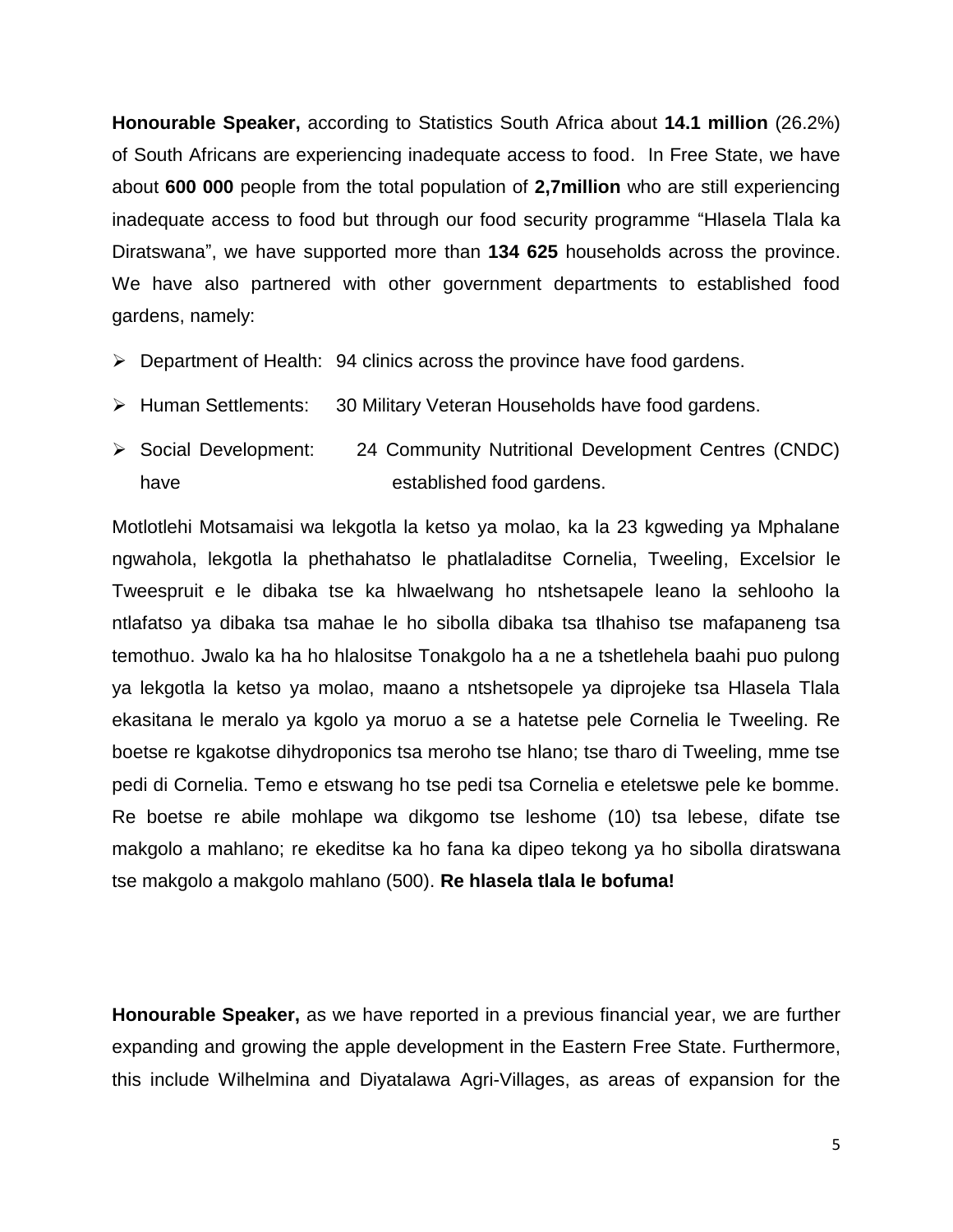development of apple production. These fruit projects will contribute to the bigger agro processing value adding opportunities in the Free State and opens opportunities for investors to come and invest in this lucrative industry.

**Honourable speaker,** we will remain committed in ensuring that the Poultry Integrated Agri Hubs in Lejweleputswa, Fezile Dabi and Thabo Mofutsanyana districts are developed. For the second phase, we have completed four of the 40,000 broiler units in Virginia; four broiler units in Parys and two broiler unit in Reitz.

At Fezile Dabi, we have constructed 15 hydroponic structures as well as 12multispan hydroponics in Kroonstad to enhance our vegetable hub. In Lejweleputswa we have assisted Sandvet project with the potato harvester and sorting machine to add more value on farm produce.

**Honourable Speaker,** our Gariep Fish Hatchery is in operation and we have distributed 50 000 fingerling to six out growing fish farms. This project has created job opportunities to the appointed Aquaculture specialists, Technicians and Aquaculture Scientists. We have also trained 140 farmers including 35 Animal Health and Extension Officers from Xhariep as well as 40 learners from SAPS. On Ostriches we have completed seven production units with the capacity of 800 birds per unit. *Rona mona Foreistata Re hlasela Tlala!*

Through Veterinary Services, we will continue to promote a healthy animal population, prevent transmission of animal diseases to humans, promote food safety, diseases surveillance and diagnostics through the provision laboratory services. Based on the fact that the Province is mandated to facilitate export of animals and/or animal products to our international trade partners, promote agri-tourism through facilitation of buffalo movements within and outside the province as well as provision of a reputable veterinary diagnostic services.

In support of the Rural Economic Transformation, we have identified the establishment and construction of the five mega Agri-parks in the province. The development of plans, designs and fencing of the site have been completed and infrastructure development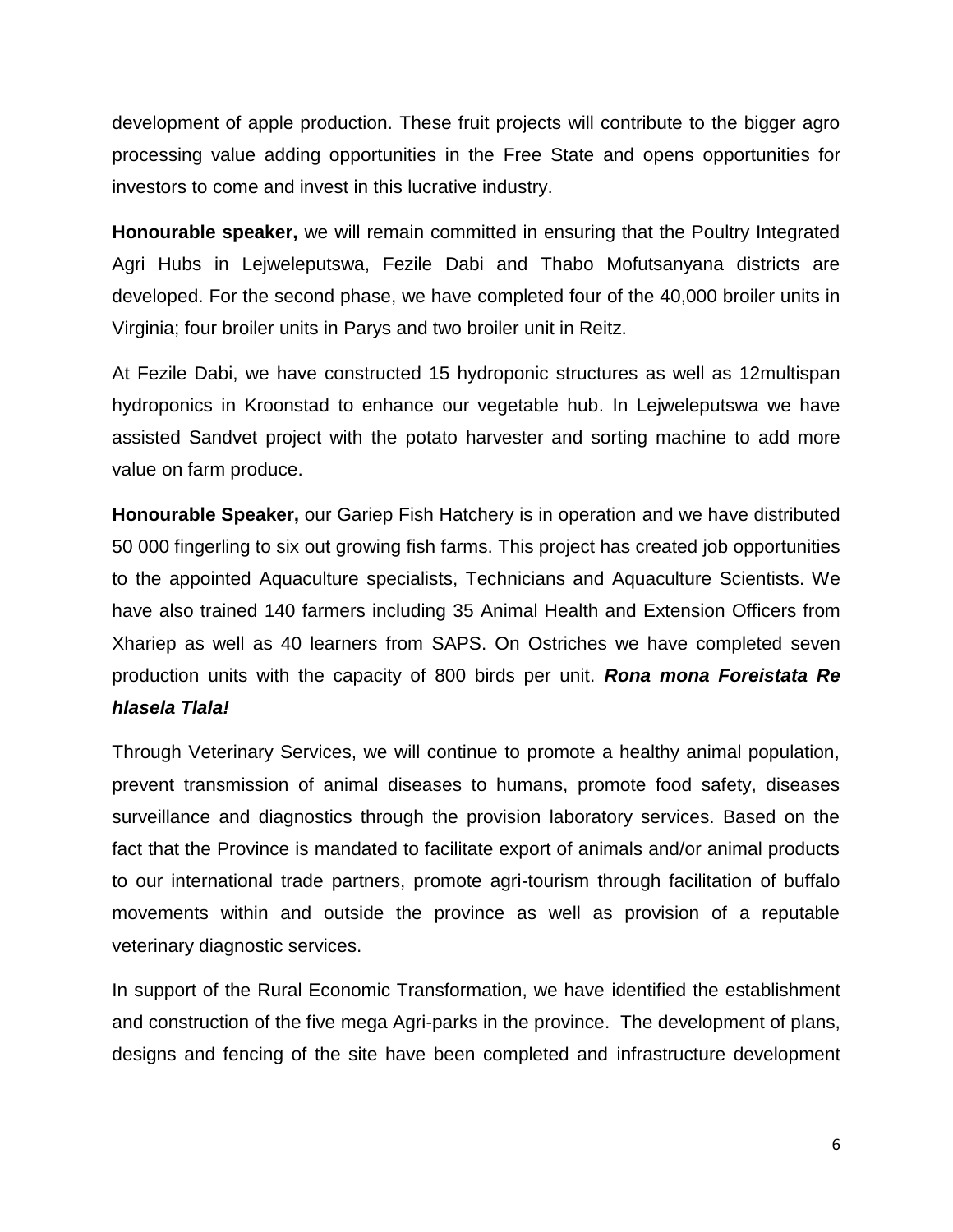will commence in due course. I am glad to announce that we have appointed the district Agri park advisory committees and they are with us today. **Siyaqhuba!**

**Honourable Speaker,** through LandCare and EPWP we have managed to assist farmers in commonages and communal areas to eradicate invader plant species, to construct soil conservation structures and fencing whereby we have created 313 job opportunities.

In addition, we have extend our LandCare programme by embarking on awareness campaigns to rural schools.

Koletjhe ya Temothuo ya Glen ke mathulahohle ha ho tluwa lekaleng la thuto le thupello ho tsa thuo ya mobu le diphoofolo. Ke ka hoo selemong se kodumetseng sa ditjhelete, barui ba sekete, makgolo a supileng le mashome a mahlano (1750), esitana le basebetsi ba mapolasing, ba rupeletswe makaleng a fapaneng a temothuo, mme ha morao yaba ba abelwa mangolo a thuto. Ka kopanelo le setsha sa thupelo sa AgriSETA, lefapha le kgakotse leano leo ka lona ho ananelwang thuto ya motheo, mme ke ka hoo re kgonneng ho rupella baithuti ba mashome a robong le metso e robedi (98) hore ba abelwe mangolo a thuto ya thuo ya diphoofolo, temo, le thuo ya dikgoho le dihlahiswa tsa yona. Ka kopanelo le Lefapha la Naha la Tlhabollo ya Mahae le Thuo ya Mobu (Rural Development and Land Reform), re kgonne ho kwetlisa batjha ba kojwana di mahetleng ba mashome a mane le metso e supileng (47) hore ba tsebe ka temothuo. Bona ke bopaki bo totobetseng ba hore re ikemiseditse ho beha batjha ba dibaka tsa mahae ka sehloohong. Ha jwale koletjhe ya temothuo e kentse tshebetsong leano la thupelo le phano ya mosebetsi (learnership) makaleng a mane a tshebetso, mme ke batjha ba mashome a robedi le metso e mene ba rutwang ka diphoofolo le temo, temo ya ditholwana le ho di hlopha ka mekgahlelo.

Motlotlehi Motsamaisi wa Dipuisano, re thehile maqhama a tshebetso le bomphato ba rona Lefapheng la Sepolesa, Mebila le Dipalangwang leanong la tlhokomediso ya boipaballo mebileng. Ke ka hoo re abileng mabanta a benyang lefifing a dikete tse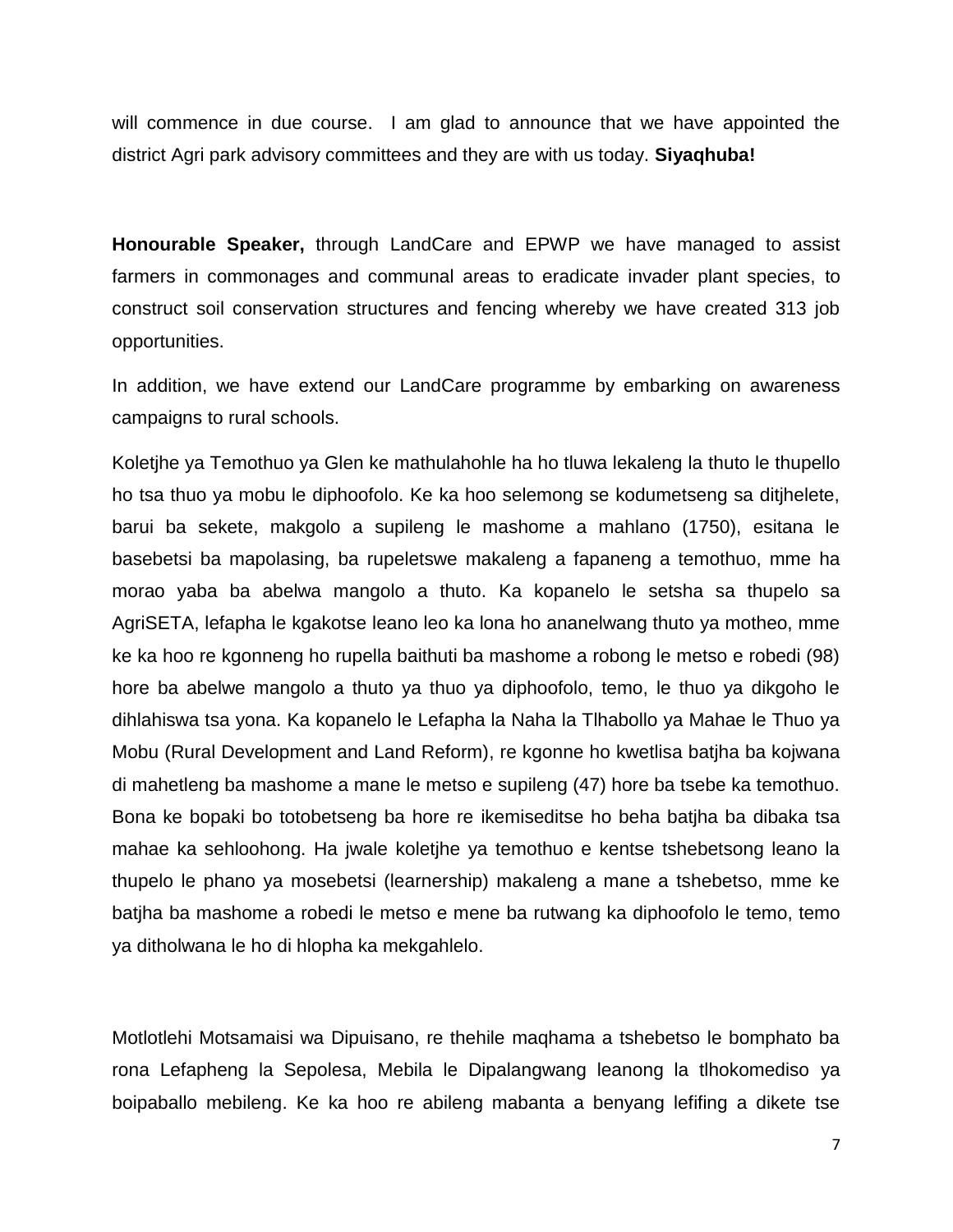leshome le metso e mehlano (15 000) e le ha re leka ho phema dikotsi tse bakwang ke diphoofolo tse sollang. Maqhama ana a boetse a entse hore re thuse batjha ba sa sebetseng ka tsa thupello ya melao ya mebila le dipalangwang. Hara baithuti ba makgolo a mane, mashome a mararo le metso e mmedi (432) ba kenetseng thupello ena, ba makgolo a mabedi le metso e mehlano (205) ba atlehile ho fumana mangolo a ho qhoba makoloi.

**Honourable Speaker,** In support of Rural Children, we have built eight Junior Traffic Academy Models for Early Childhood Development (ECD) Centres in the following areas: Thabo Mofutsanyana (Diyatalawa, Kgolokweng, Libertas), Fezile Dabi (Swaartfontein and Oorskiet) farms, in Mangaung Metro (Sediba and Bofulo trusts). And we will distribute ten mobile Junior Traffic Academy models to identified ECD centres on farms. Furthermore, about 700 bicycles will be handed over to the needy rural school children. **Re ntshetsa pele maphelo a batjha ba mahaeng!**

**Honourable Speaker**, through the formalisation of Strengthening the Relative Rights of farm workers and farm dwellers we have observed positive results and commitment from commercial farmers in support of this initiative from York farm next to Herzogville. We will continue to accelerate the pedal of service delivery by ensuring that we strike constructive deals with the organised agriculture and farmers. **Foreistata re hlasela bofuma!**

In the year 2015/16, the Department of Rural Development and Land Reform has transferred four properties in Hertzogville as a response to the strengthening of relative rights, formally known as the 50:50 policy. This initiative has benefited and empowered **79** households from the affected farm workers.

**Honourable Speaker,** Rietfontein is earmarked as the fifth farm to benefit farm workers in the path towards 50% as they are currently owning 10 % in the feedlot and the remaining 40 % is still available for sale. The 20 % shareholding is in the process of being transferred to BEE Consortium and the intention is to encourage Rietfontein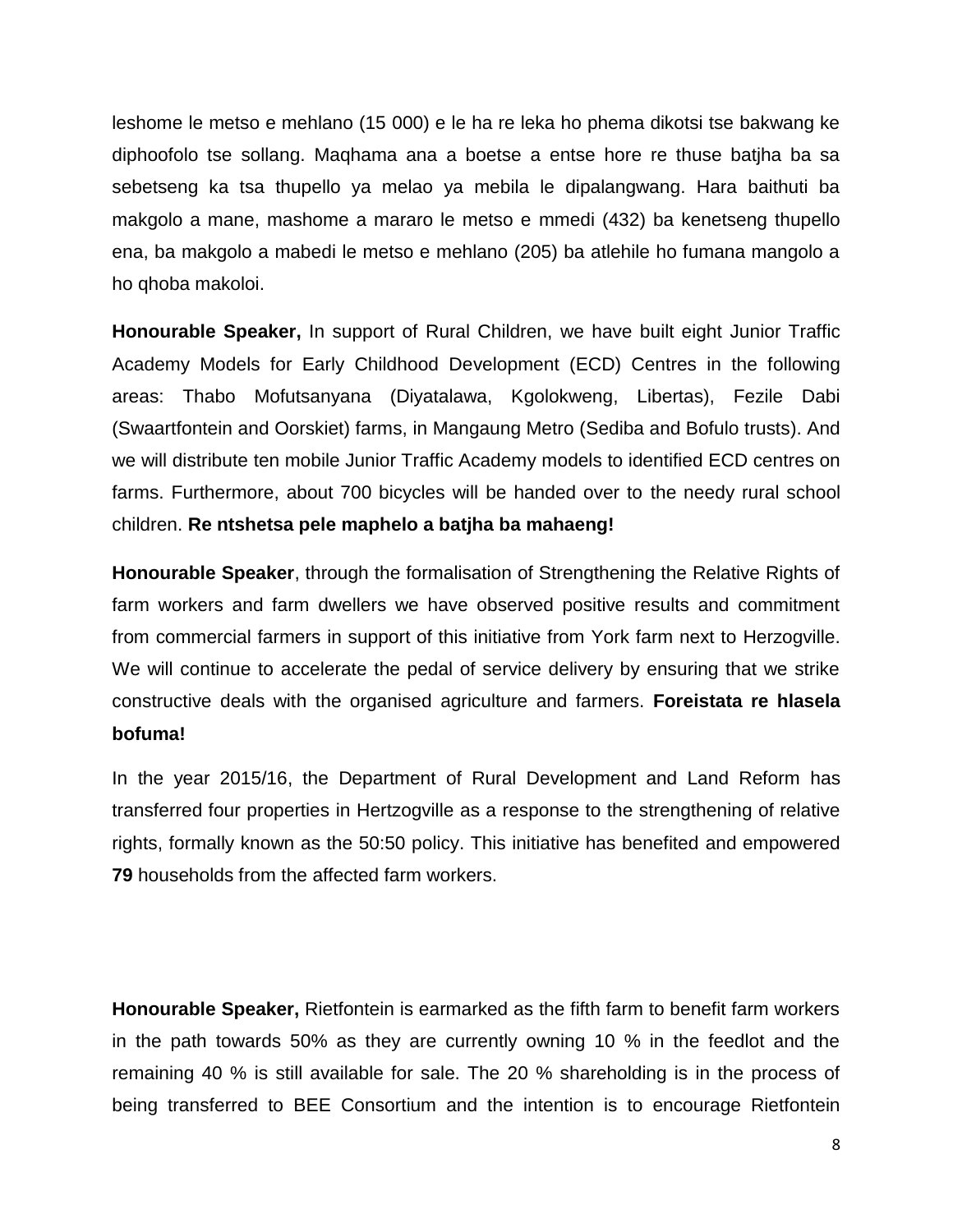farmers to cultivate 100 000ha of land by the year 2019. This model serves to ensure that the strategic partner has a sufficient equity interest in order to sustain the business. In essence, it is designed to encourage farm employees to actively participate in business opportunities at their disposal to improve their respective levels of employment in order to operate within an independent enterprise.

## **Honourable Speaker, allow me to table plans for the 2016/17 Financial Year.**

Agricultural Policy Action Plan (APAP) aligns itself to the New Growth Path (NGP), the National Development Plan (NDP), and the Medium Term Strategic Framework in respect of Outcome 4: Decent employment through inclusive growth, Outcome 7: Vibrant ,Equitable and Sustainable Rural Communities, Outcome 10: Protect and enhance our environmental assets and natural resources. For the new financial year (2016/17), the Department of Agriculture and Rural Development shall, within the constraints and opportunities confronting the sector, be able to implement programs and projects that contributes to the growth of the sector and the province:

**Honourable Speaker**, the Departmental Administrative Management and Leadership provides the overall administrative management of the Department.

The department require a financial support of **R261, 572 857** in order to effectively operate the administrative functioning, management and technical support to the operations.

In the 2016/17 financial year Sustainable Resource Management projects will still be implemented to assist previously disadvantaged land users and implement the Junior LandCare project to create awareness amongst the youth on caring and managing of the natural resources. Amongst others, we will implement 18 LandCare projects and one Junior LandCare project amounting **R5, 493 million**, we will also extend LandCare projects with EPWP grant to benefit local people in order to eradicate invader plants. These projects will focus on eradicating about **4758ha** of invader plants, construction of waterways and water runoff planning linked to construction of contours on **613 ha** of eroded lands in commonages and communal areas.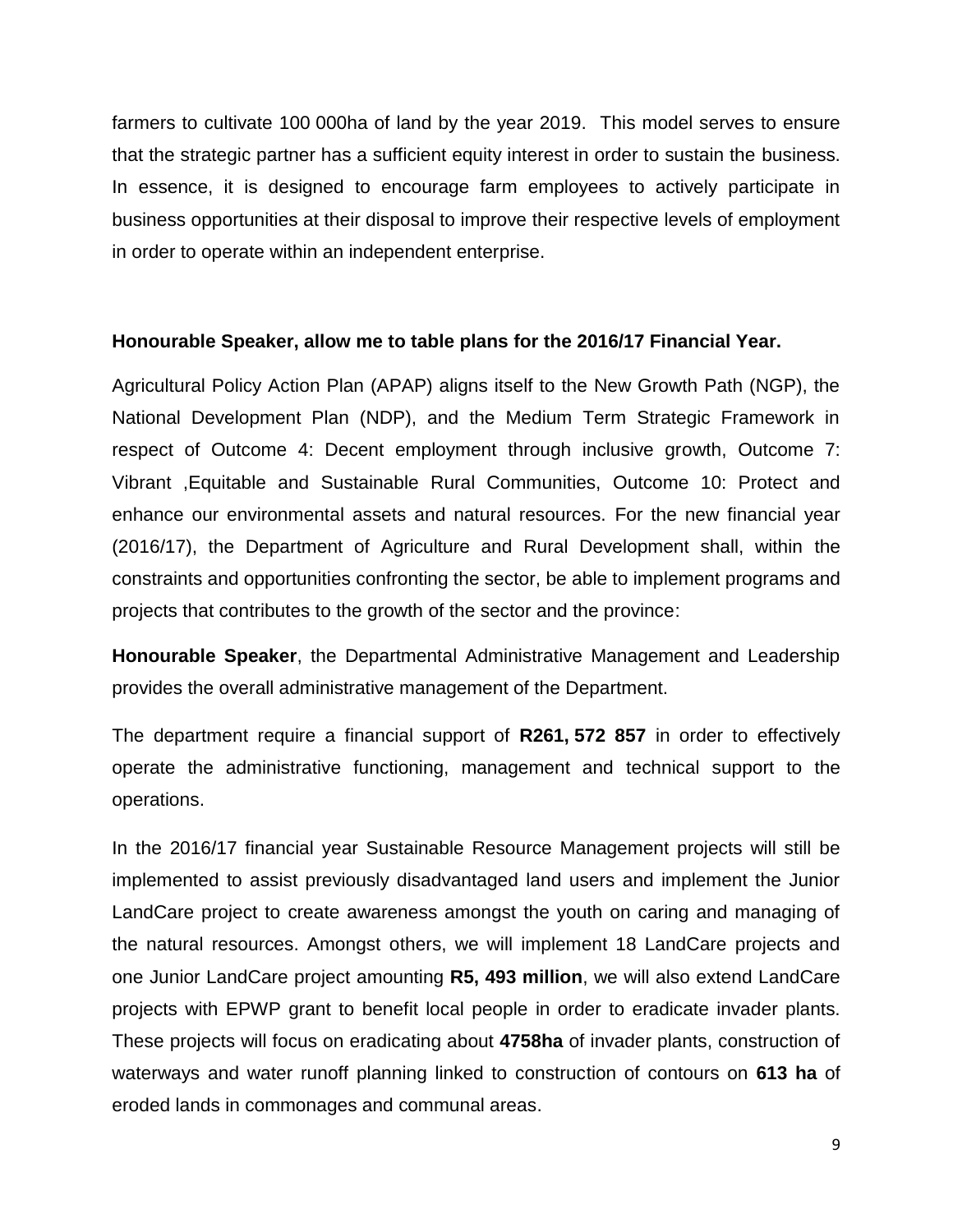Motlotlehi Motsamaisi wa Lekgotla la Ketso ya Molao, re hlapanya hore re tlilo kenya tshebetsong leano la tlhokomelo ya tokoloho ya temothuo, mme ho tla hlabollwa mobu wa dihektara tse lekgolo le mashome a mahlano (150 ha). Ka morero ona retlo theha menyetla ya mesebetsi e makgolo a mararo, mashome a mabedi le metso e mmedi (322). Maano a motjha-o-tjhele a ho pepesa tlhabollo ya mobu le tlhokomelo ya dihlodilweng ke tshiya lefapheng lena.

Lemong se hodimo sa ditjhelete (2016/17), ka leano la mokgopi (Massification), re habile dihektara tse dikete tse supileng tsa mobu o loketseng temo. Tlasa tshiya ya lefapha, re tla tsehehetsa leano la Hlasela Tlala ka Diratswana le ho tla ka meralo e metjha ya tshehetso ya ho lema diratswana e le ha re ela hloko kanetso ya dijo.

**Honourable speaker,** Premier Ace Magashule in the SOPA 2015, indicated that "we shall continue to develop Free State as poultry hub of South Africa". The Poultry Hubs at Lejweleputswa, Fezile Dabi and Thabo Mofutsanyana will focus more on both broiler and layer units; at Lejweleputswa in Virginia we will construct two additional **40 000** capacity broiler units and one (7500 capacity) layer unit in Cornelia. We will also start with the construction of a poultry abattoir in Parys.

**Honorable Speaker,** Xhariep remains our key Fish and Ostrich hubs and for the new financial year we have set aside **R21, 6 million** to complete the Fish Processing plant at Bethulie and to support the six Fish Production farms. We will also complete the Ostrich Feed Processing Plant at Koffiefontein to maximize production at our Ostrich Production projects.

At Mangaung Metro we have set aside **R22, 099 million** to enhance livestock value chain and improvement that will include the N8 Livestock corridor development, Sheep and Goats handling facilities and Vegetable production to support the Thaba Nchu Agripark with produce from our respective projects.

For Lejweleputswa, we have set aside **R19, 300 million** to expand our Brandfort piggery project, Virginia broiler production houses.

At Thabo Mofutsanyana we have set aside **R20, 225 million** for expansion of Fruit production at Wilhelmina (expand the warehouse) and Diyatalawa, to support Ficksburg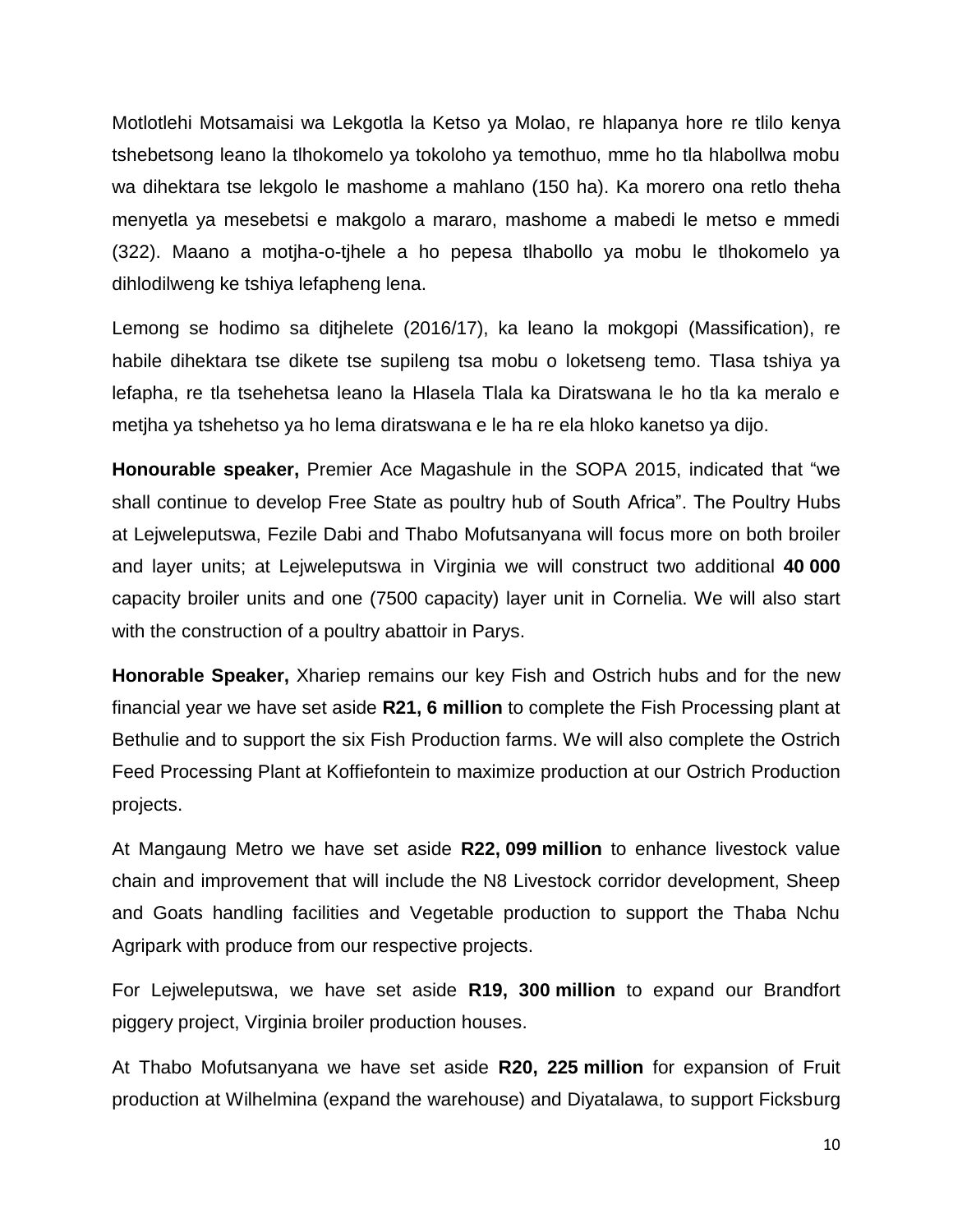Ladies Asparagus project; expand production at Vrede piggery project. We will also support Tshiame Agripark with produce from our respective projects.

Fezile Dabi we have set aside **R33, 000 million** for the construction of the Poultry Abattoir, construction of the piggery projects at Tweeling and Cornelia including planning for the construction of Fish Project at Metsimaholo.

Motlotlehi Motsamaisi wa Dipuisano, re tla tswela pele ho baballa dihlodilweng tse kang dimpshe, leruo, sereledi, meroho, ditholwana ekasitana le dihlahiswa tse ding tsa temo. Re hlapanya hore re tla netefatsa hore dikgwebo tse hlwaetsweng morero ona di kgona ho isa dihlahiswa tsa tsona mebarakeng le hore di fihlele dipehelo tsa sethatho. Bareki ke bona ba tla imona menwana qetellong. Ha leano lena le atleha ho tla thehwa menyetla ya mesebetsi e makgolo a mahlano, mashome a mane le metso e tsheletseng (546).

**Honourable Speaker,** through Animal Health & Disease Control, we shall keep on expanding the disease control interventions by adding a compulsory vaccination of all new born heifers to prevent the further spread of Bovine Brucellosis. We will intensify vaccination for rabies and other zoonotic related diseases.

As per our commitment, we shall continue to provide high level needs based research development and technology transfer services to the farmers and all relevant stakeholders in the province. In addition, we will continue with all relevant technology adaptive plans and strategies as well as transfers to test new technologies in order to remain relevant in order to boost food security, job creation and economic growth*.*

**Honourable Speaker**, with regard to the re-positioning of Glen Agricultural College we are in consultation with the department of Agriculture, Forestry and Fisheries together with the Department of Higher Education. In the new financial year, the College will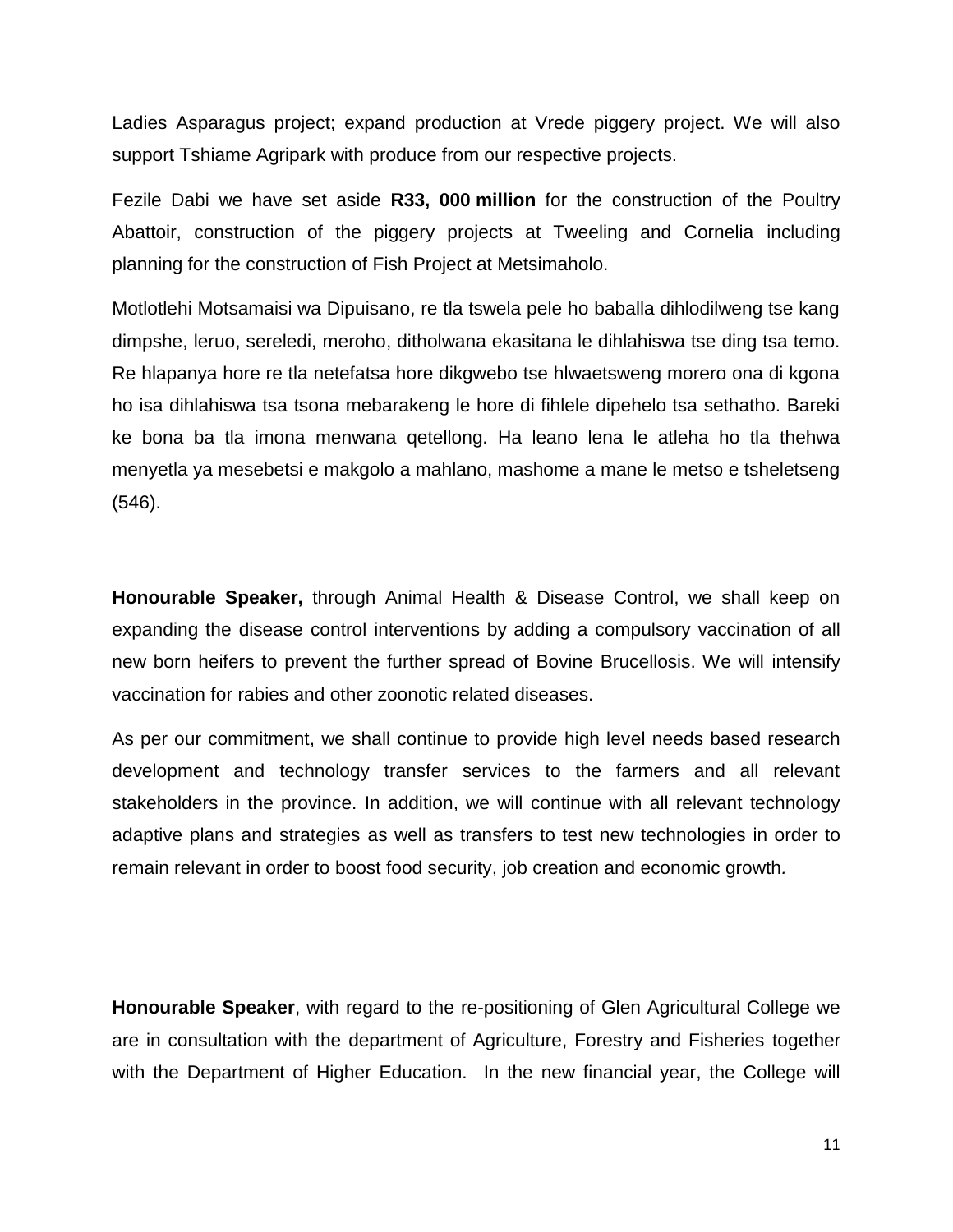continue to invest in the upgrading and building the infrastructure in line with the Norms and Standards of Colleges of Agriculture.

In order to stimulate Vibrant, Equitable and Sustainable Rural Communities, the department will continue to coordinate all rural development related activities including amongst others, rural social mobilization, Animal and Veld Management Programme (AVMP), Agri-villages, Commonages and Social cohesion. We will inject the total budget of **R9, 944 920** for this programme to achieve its objectives.

**Honourable speaker,** as I conclude, I wish to send a message of hope and inspiration to the hard-working farmers and the ever toiling farmworkers in these trying times by reciting William Enerst Henley"s poem,

**Out of the right that convers me Black as the pit from pole to pole, I thank whatever gods may be for my conquerable soul. In the fell clutch of circumstance I've not winced no cried aloud, Under the bludgeonings of chance My head is bloody, but unbowed Beyond this place of wrath and tears Looms but the horror of the shade, And yet the menace of the years Finds, and shall find me, unafraid, It matters not how strait the gate, How charged with punishment the scroll I am the monster of my fate I am the captain of my soul.**

I would like to convey my gratitude to the Premier, Honourable Ace Magashule, for his leadership in steering Hlasela to address the needs of the people. And, also, I would like to thank Members of the Executive Council in their unwavering support in ensuring the implementation of our programs.

I would like to convey my profound appreciation for the unquestionable commitment always displayed by the Management and the staff of the Department of Agriculture and Rural Development, under the stewardship of HOD Thabethe.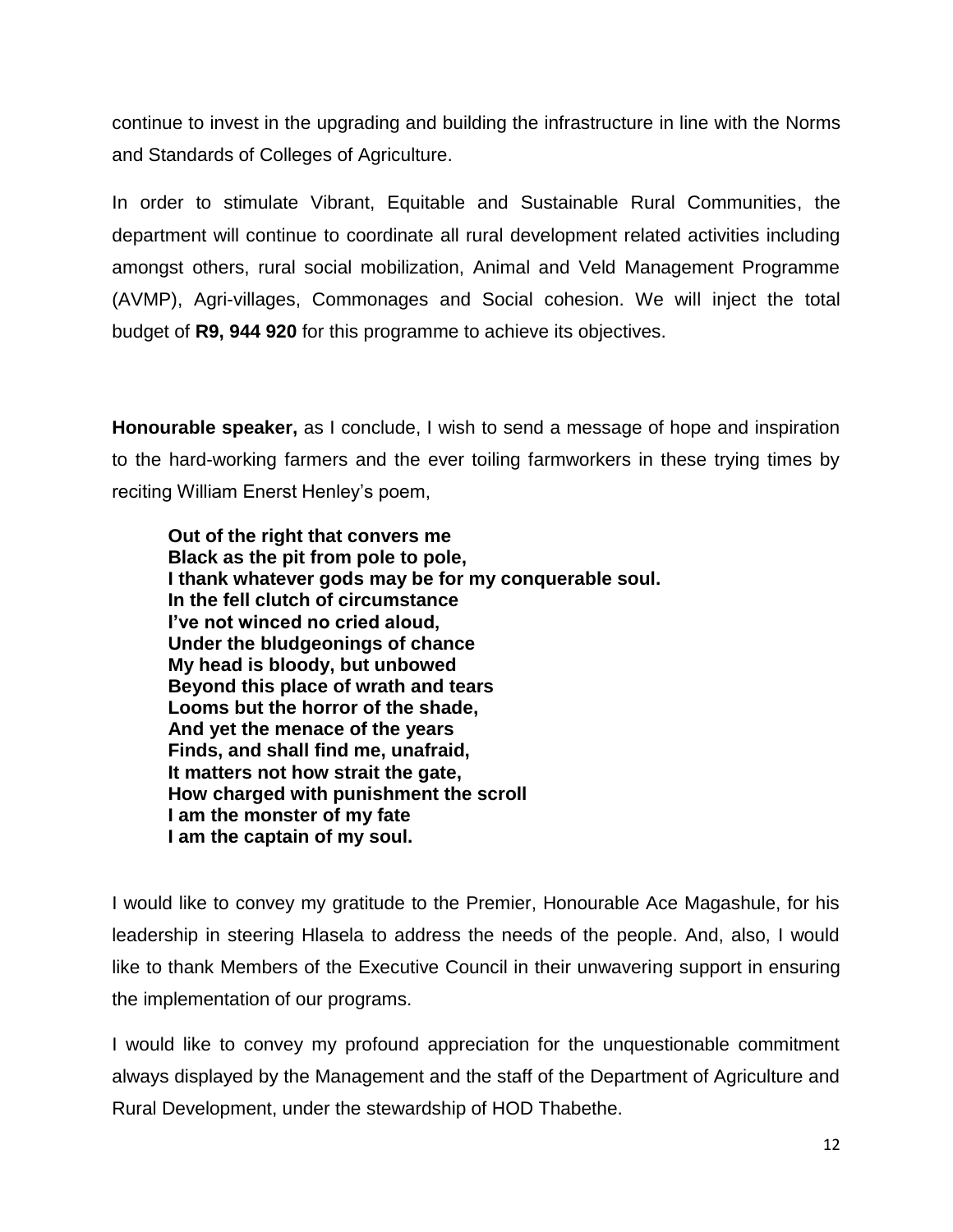I would, also, like to express my sincere appreciation to the Legislature and its committees for always ensuring that we live to our commitment of placing the department at the service of the people.

To comrades Mamiki Qabathe and Mosebenzi Zwane, we will carry forward the baton that you left without fail in our quest to making Agriculture a lucrative business.

Lastly, the courageous strength I derive from my wife and family always keeps me going.

I thank you

| <b>ANNEXURE A</b>                                |                          |
|--------------------------------------------------|--------------------------|
| <b>Budget allocation per programme</b>           | 2016/17                  |
| <b>Programmes</b>                                |                          |
| 1. Administration                                | 155 461                  |
| 2. Sustainable Resource Management               | 32 635                   |
| <b>LANDCARE</b>                                  | 5 5 0 6                  |
| 3. Farmer Support And Development                | 395 790                  |
| CASP                                             | 174 289                  |
| ILIMA/LETSEMA                                    | 59 447                   |
| <b>INFRASTRUCTURE ENHANCEMENT ALLOCATION</b>     | 80 000                   |
| <b>DISASTER RELIEF</b>                           | $\overline{\phantom{a}}$ |
| EPWP                                             | 2 1 4 5                  |
| 4. Veterinary Services                           | 57 175                   |
| INFRASTRUCTURE ENHANCEMENT ALLOCATION            |                          |
| 5. Technology, Research And Development Services | 53 811                   |
| <b>INFRASTRUCTURE ENHANCEMENT ALLOCATION</b>     | 22 744                   |
| 6. Agricultural Economics                        | 10 26 2                  |
| 7. Structured Agricultural Training              | 21 4 5 8                 |